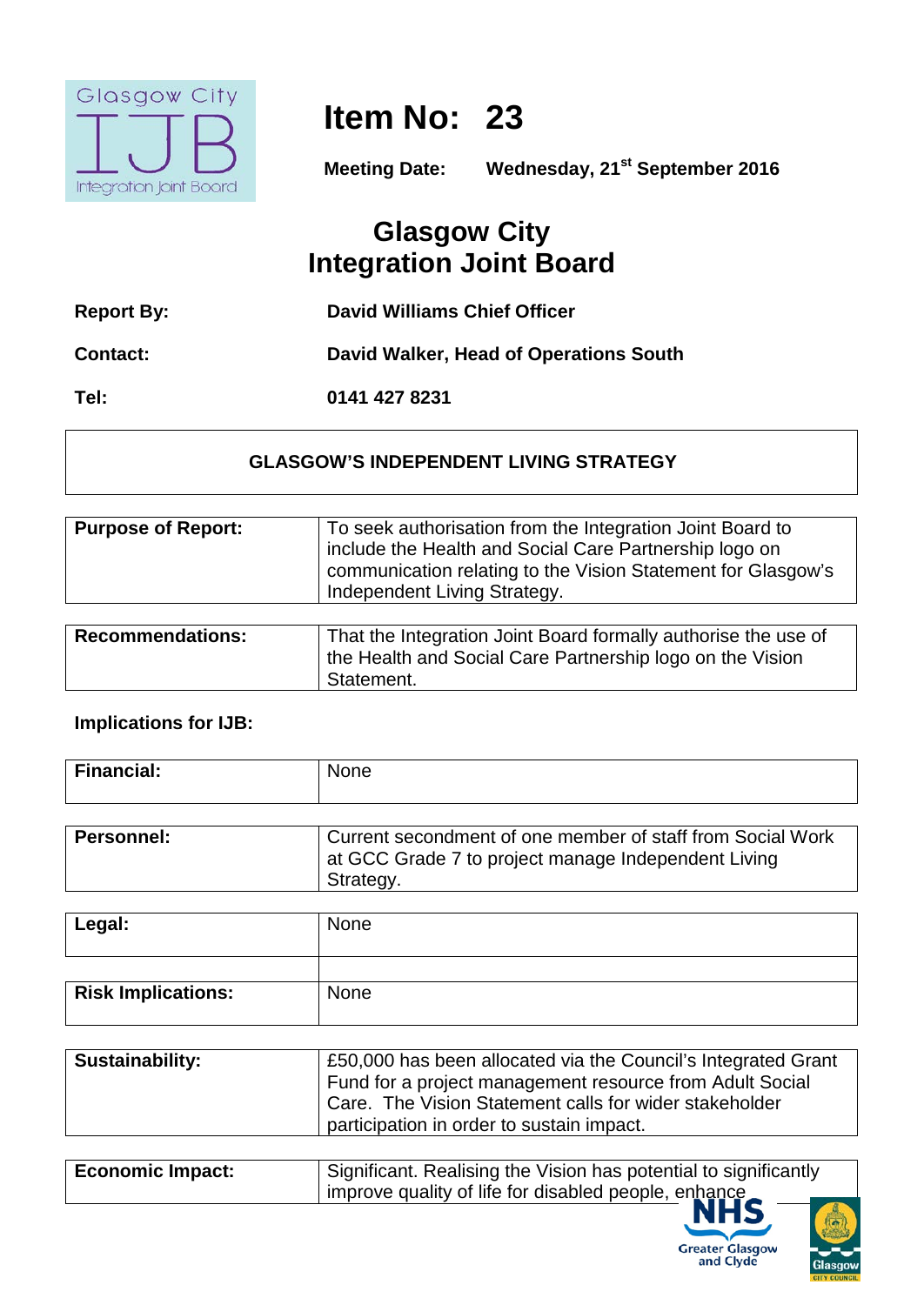| participation in education and training and generate economic |
|---------------------------------------------------------------|
| development opportunities, for example through tourism, by    |
| positioning Glasgow as a global leader in accessibility.      |

| <b>Sustainability:</b> |  |
|------------------------|--|
|                        |  |

|                 | Sustainable Procurement   Not applicable. No procurement implications. |
|-----------------|------------------------------------------------------------------------|
| and Article 19: |                                                                        |

| <b>Equalities:</b> | The independent Living Strategy and vision statement is based |
|--------------------|---------------------------------------------------------------|
|                    | on Article 19 Of the United Nations Convention on human       |
|                    | rights. (Appendix 1).                                         |

| <b>Risk Implications:</b> |
|---------------------------|
|                           |
|                           |

| reside and work in Glasgow. |
|-----------------------------|
|-----------------------------|

| <b>Implications for NHS</b>         | The NHS are a partner on the ILS and progress towards            |
|-------------------------------------|------------------------------------------------------------------|
| <b>Greater Glasgow &amp; Clyde:</b> | meeting the aims of the strategy will have positive benefits for |
|                                     | disabled service users and staff.                                |

| <b>Direction Required to</b>    | Direction to:                                           |  |
|---------------------------------|---------------------------------------------------------|--|
| <b>Council, Health Board or</b> | 1. No Direction Required                                |  |
| <b>Both</b>                     | 2. Glasgow City Council                                 |  |
|                                 | 3. NHS Greater Glasgow & Clyde                          |  |
|                                 | 4. Glasgow City Council and NHS Greater Glasgow & Clyde |  |

### **1. Independent Living Strategy Background**

- 1.1 The Independent Living Strategy was established in 2013 as a manifesto commitment of Glasgow City Council. Glasgow Centre for Inclusive Living and Glasgow Disability Alliance are key partners on the strategy.
- 1.2 Independent Living Strategy Group is Co-Chaired by the Chief Executive of Glasgow Disability Alliance and the Executive Member for Children Families and Social Care. A range of public sector partners are represented on the ILS Board along with representation from the  $3<sup>rd</sup>$  sector (see vision statement). Representation is also being sought from the business community and other stakeholders.
- 1.3 The work of the strategy is based upon the 15 rights for Independent Living as detailed in Article 19 of the UN Convention on human rights (Appendix 3).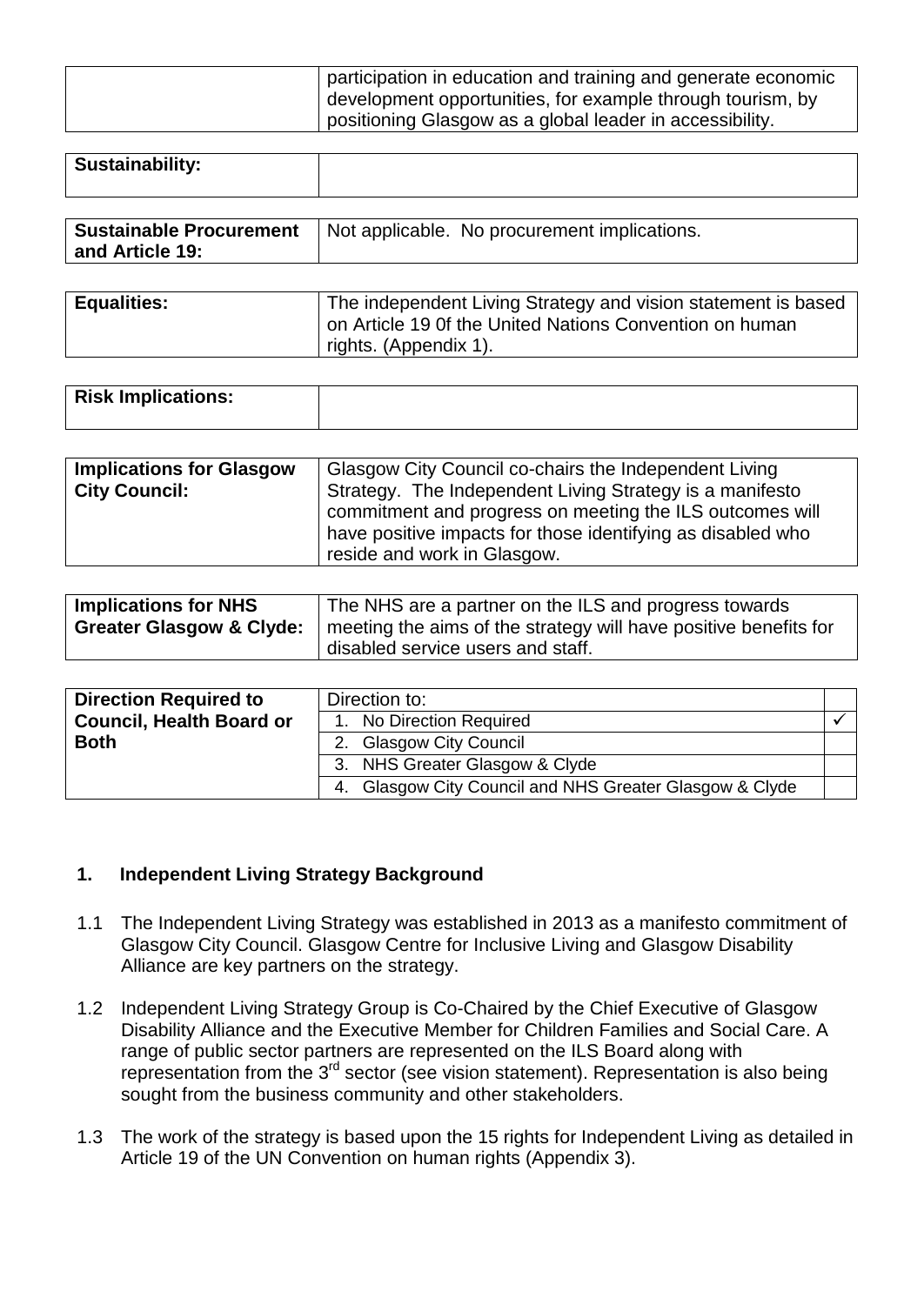#### **2. The Vision Statement**

- 2.1. The Vision Statement sets out how partner agencies and organisations can work together to make Glasgow a fully inclusive city for those identifying as disabled by 2026.
- 2.2 The Strategy is endorsed by all of the partners (Appendix 2) and this is indicated by inclusion of partners' logos on the vision statement. Agreement is sought for the inclusion of the HSCP logo.
- 2.3 An extensive publicity campaign will be undertaken to promote the Vision Statement, raise awareness and gain support for the ILS.

#### **List of Appendices**

| Appendix 1  | Independent Living Strategy Vision Statement |  |
|-------------|----------------------------------------------|--|
| $\Lambda$ 0 | Dela ef the Decord cool Mendeau bin          |  |

- Appendix 2 Role of the Board and Membership
- Appendix 3 15 Rights for Independent Living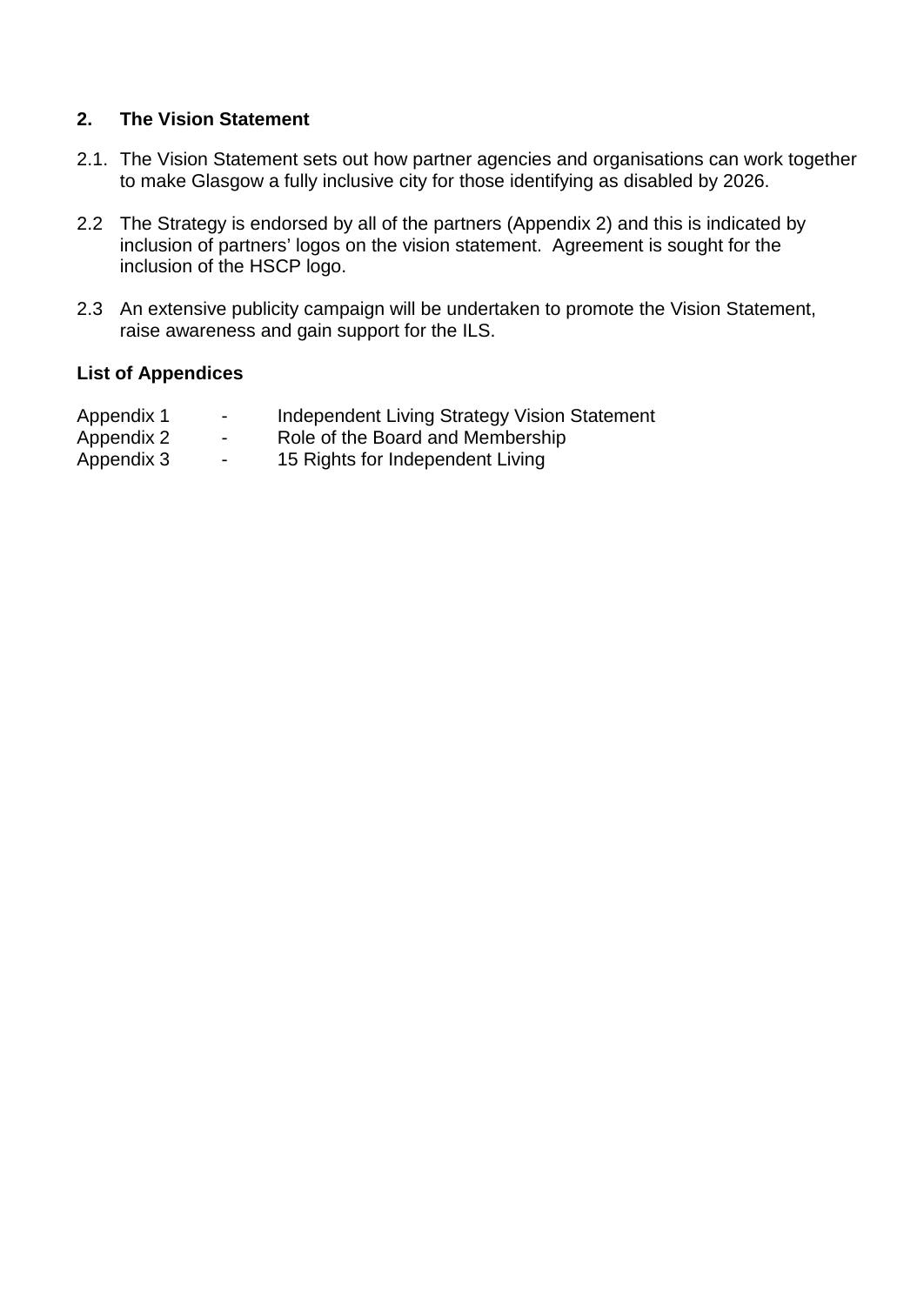



#### Dear

Please add your voice to those of thousands of disabled people and their allies in Glasgow and show your support for Glasgow's Independent Living Strategy.

Glasgow has a growing and well-deserved reputation as one of the world's greatest cities, with a vibrant cultural and community life. At least 25% of the people who call this City home are disabled. This means that not only do they experience barriers that prevent them from benefiting from the cultural, social, civic and economic opportunities that our City has to offer but for many, they are denied freedom, dignity, choice and control in even the most fundamental elements of their day-to-day lives.

We believe this has to change. Leaders from organisations across Glasgow, led by Glasgow City Council and Glasgow Disability Alliance, co-sponsored by Glasgow Centre for Inclusive Living, have a vision for a world leading city and the ambition to make it happen. Together, we aim to ensure that by 2026 Glasgow will have evolved into a fully inclusive and accessible city where disabled people are able to live independently.

Independent living means that disabled people of all ages have the same freedom, choice, dignity and control as other citizens at home, at work and in the community. It does not mean living by yourself or fending for yourself. It means having rights to practical assistance and support to participate in society and live an ordinary life.

Today we are asking for your support. We need you and people like you to help achieve this ambition. Please add your organisation's voice to those who have already spoken up for Glasgow's Vision for Independent Living.

Adding your voice of support is simple. Complete the form on the back page or email, giving your name and the name of your organisation to [tressaburke@gdaonline.co.uk](mailto:tressaburke@gdaonline.co.uk)

We will keep you informed and let you know ways in which, together, we can achieve the vision for a fully inclusive and accessible city of which we can all be proud.

Yours Sincerely,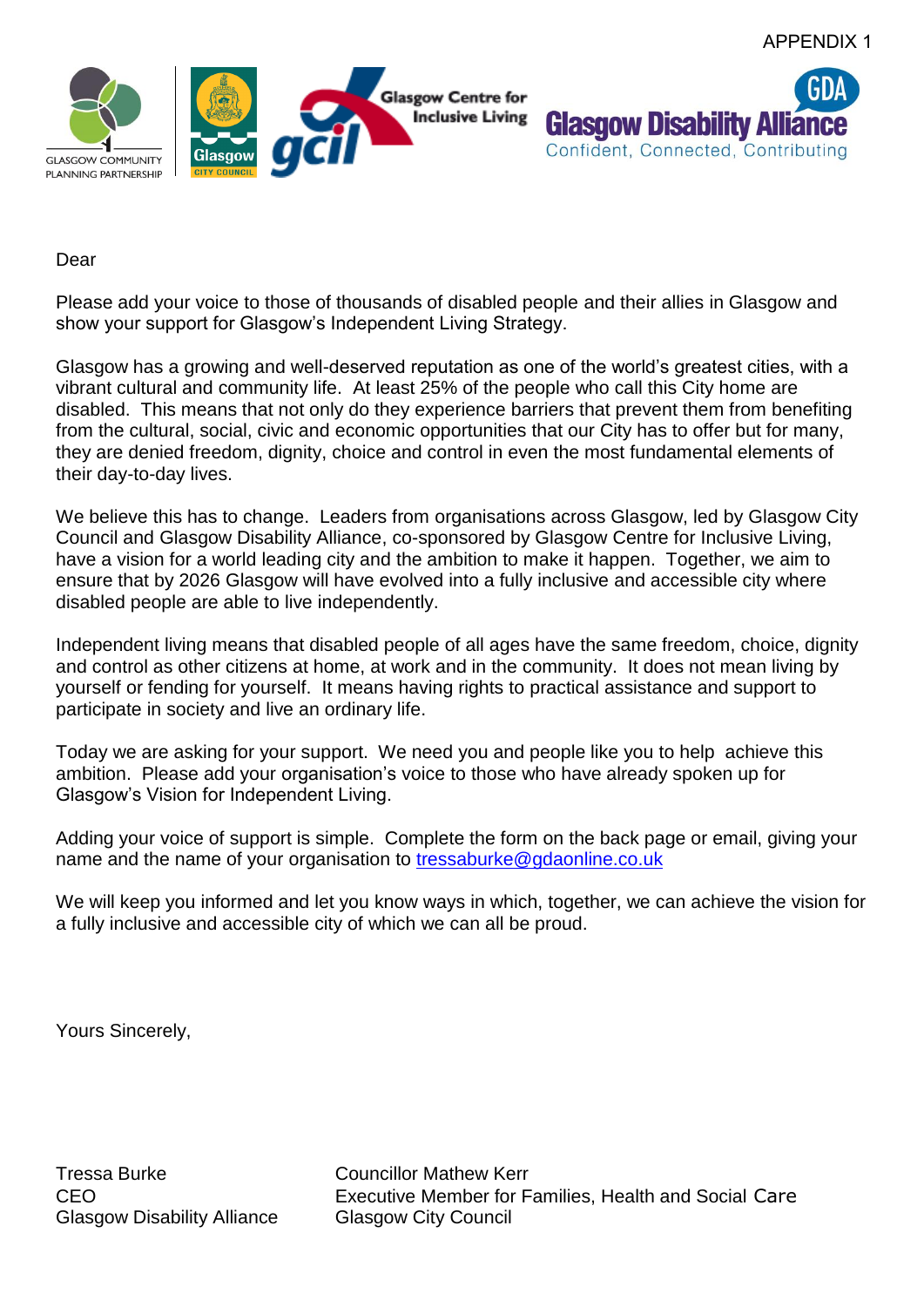# **A Vision for Independent Living in Glasgow**

Glasgow is one of the world's greatest and most vibrant cities, with a rich and flourishing community life.

- Around 25% of the people who call this city home are disabled, living with a physical or sensory impairment, mental health condition, learning difficulty, brain injury or other long-term health condition.
- There are many barriers which make it harder for disabled people to access the rich opportunities that our city has to offer: cultural, social, civic and economic opportunities.
- Not only this, but many of us are denied freedom, dignity, choice and control in even the most fundamental elements of our day-to-day lives.
- Many of us are isolated, unable to participate, or make a contribution in our own lives, to our families, communities, workplaces and to our city.

## **We firmly believe this has to change.**

Our Vision is that *by 2026 Glasgow will have evolved into a fully inclusive and accessible city where disabled people are able to achieve independent living.* 

**The social model of disability** explains that people are disabled not by our bodies or impairments, but by the social, economic and environmental barriers we face.

**Removing barriers** is key to tackling inequality and disadvantages so disabled people can have the same range of choices and life opportunities as everyone else.

**Joined up working** is key to achieving this and removing barriers. Together, disabled people and non-disabled people, we will work towards achieving Independent living so that disabled people of all ages have the same freedom, choice, dignity and control as other citizens at home, at work and in the community.

**Independent Living** does not mean living by yourself or fending for yourself. It means having rights to practical assistance and support to participate in society and live an ordinary life.

**Our rights** to independent living are enshrined within the United Nations Convention on the Rights of Persons with Disabilities, the Human Rights Act 1998, and the Equality Act 2010.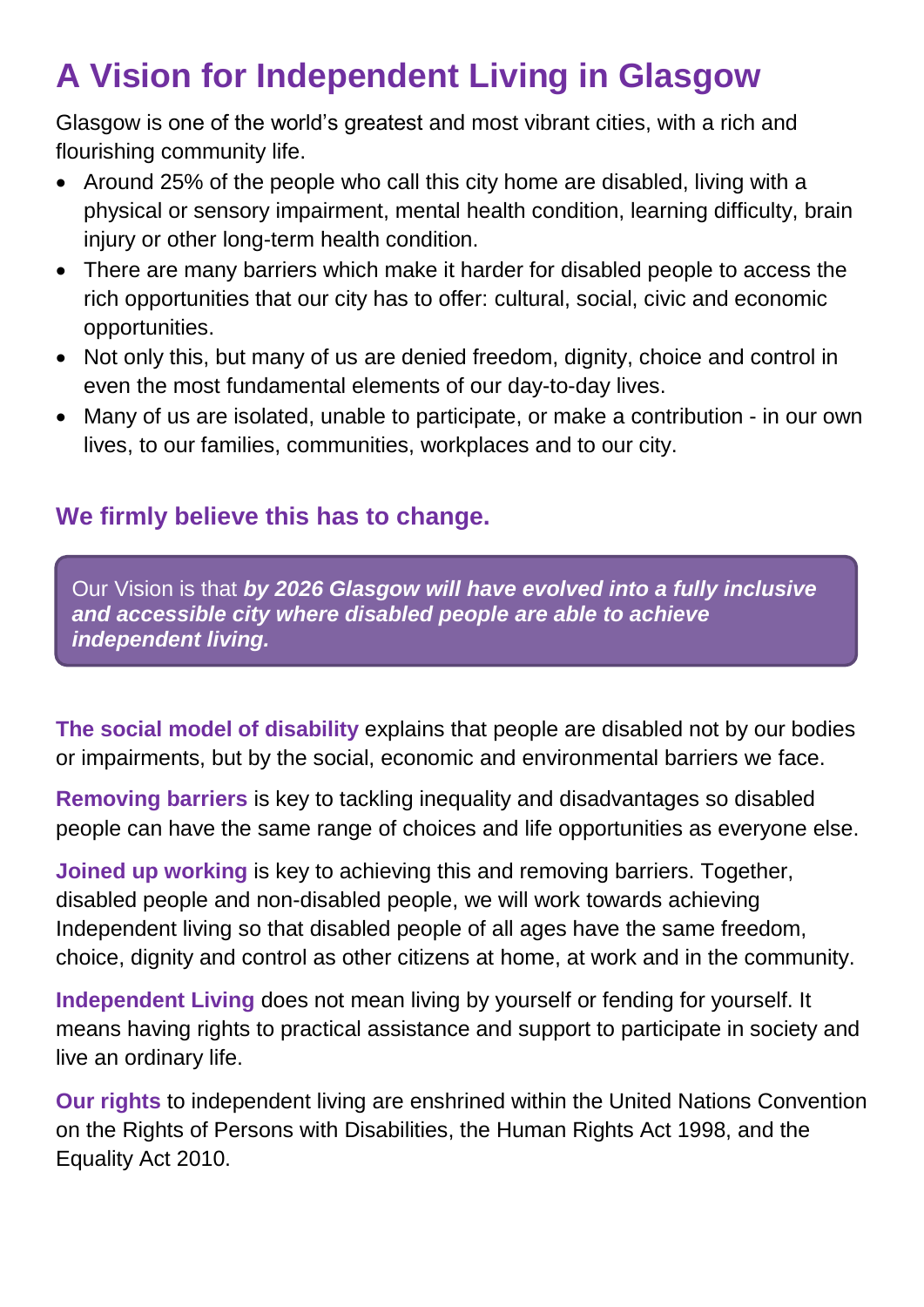## **These rights can become our reality in Glasgow…**

…only through working together - disabled people, allies and agencies - to transform our organisations, environments, cultures and attitudes, to take down the barriers that hold us back from fairness and equality.

**To achieve our vision we will work together and take action to bring change across the whole system, to remove disabling barriers and make independent living a reality.** 

**During these challenging times we have a** strong incentive to work together to make best use of all available resources. We are committed to listening to, learning from and supporting each other to build solutions including:

**Investing in long term:** preventative strategies also means disinvesting in areas which are not meeting the standards we need for Independent Living for disabled people in Glasgow.

**Collaboration:** this must be true and equal for change to happen and must make sure all our resources are put to the best use.

**The people of Glasgow:** they are the strongest resource we have – individuals, organisations and communities - including disabled peoples' communities, organisations (DPOs) and voices which are at the heart of our coproduced Strategic Plan. Our Vision relies on all of our strengths - public sector, private sector and community sector, disabled people and non-disabled people, working together to make a difference.

**We invite** all partners, agencies and allies to join leaders from Glasgow City Council, Glasgow Disability Alliance and Glasgow Centre for Inclusive Living, in adding their voice to support our Vision for Independent Living in Glasgow.

**Become part of a better future for Glasgow** by signing up to our vision, as an individual or organisation. Join us and support our Vision for a Glasgow where everyone has the support they need to play an active part in a diverse, flourishing and fairer city for all of us.

**Signing up will not cost you a penny** - and you will receive our sticker to display your support for disability equality and independent living; you will also receive regular updates and information on Glasgow's Independent Living Strategy, as well as invitations to partnership events and exclusive training opportunities for you and your organisation.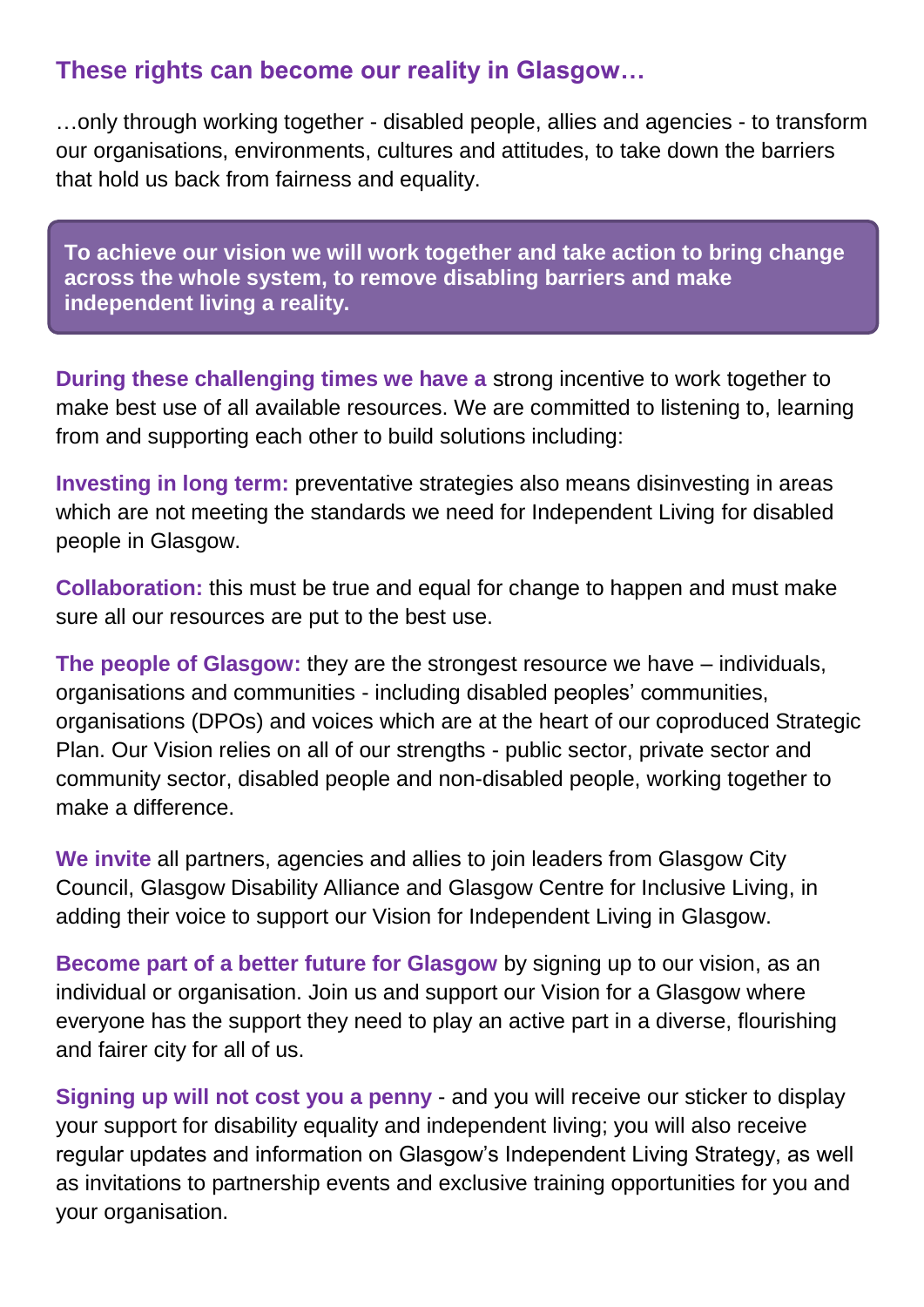## **Sign up to show your support for Independent Living:**

We / I, the undersigned, pledge our support for Glasgow's Vision for Independent Living and the principles of Disability Equality. We / I undertake to support the removal of disabling barriers to help achieve Disability Equality in Glasgow.

| <sup>∣</sup> Signed:     |  |
|--------------------------|--|
| On behalf of             |  |
| $\,$ (organisation) $\,$ |  |

| <b>Name</b>           |  |
|-----------------------|--|
| E-mail                |  |
| <b>Phone</b>          |  |
| <b>Postal address</b> |  |
|                       |  |
|                       |  |
|                       |  |

| Your statement of support (optional): |  |  |
|---------------------------------------|--|--|
|                                       |  |  |
|                                       |  |  |
|                                       |  |  |
|                                       |  |  |
|                                       |  |  |
|                                       |  |  |
|                                       |  |  |

**Glasgow's Independent Living Strategy partners thank you for supporting equality, inclusion and independent living for disabled people in Glasgow!**



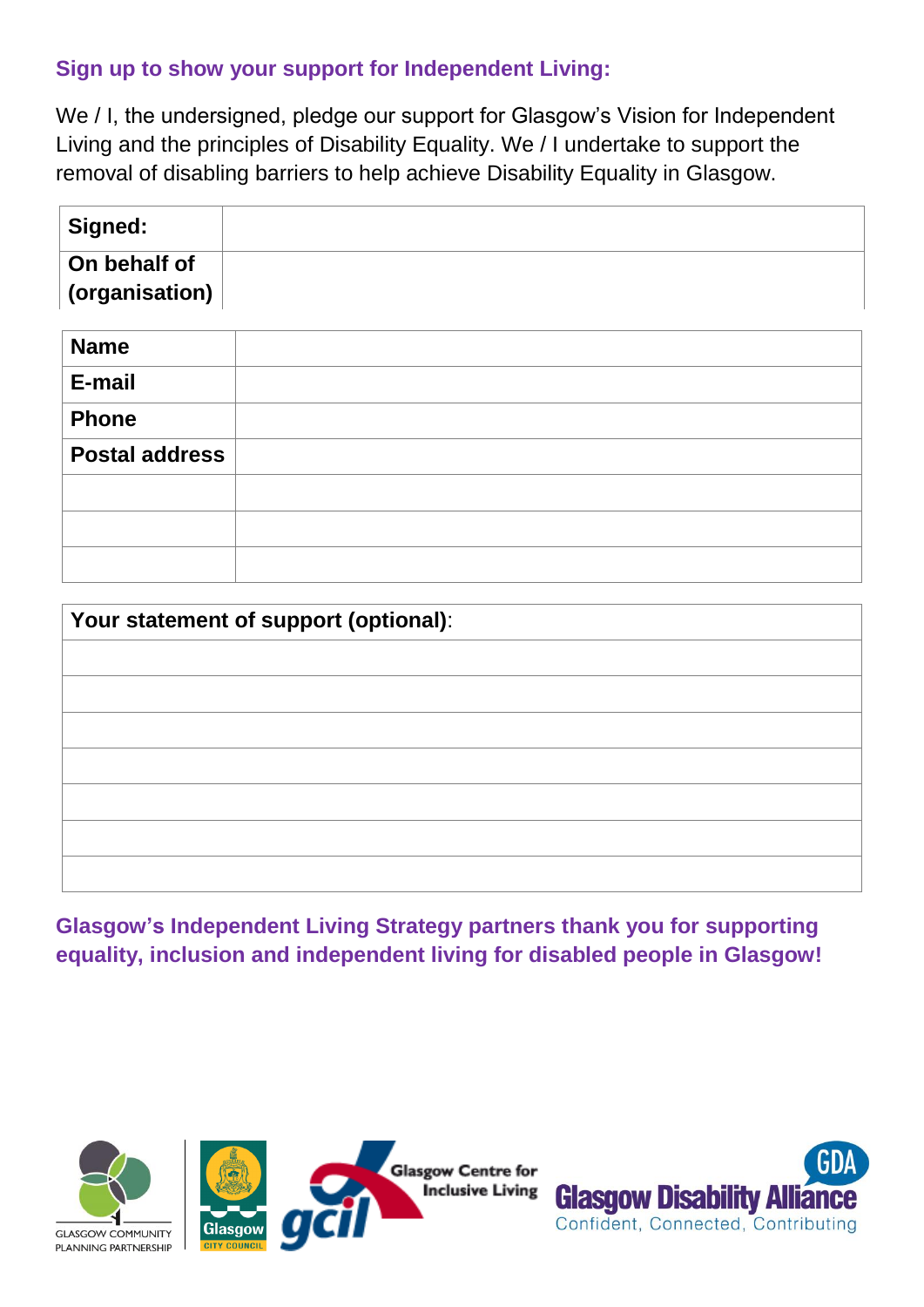## **Glasgow Independent Living Strategy Board Draft Terms of Reference**

## **Purpose and role of ILS Board**

- The Board of the Glasgow independent living Strategy (GILS) was established in March 2015.
- The purpose of the Board is to provide Leadership and strategic direction for GILS in line with the aims set out in the GILS vision statement.
- ILS Board and members to commit to a shared responsibility to seek out innovative solutions.
- ILS Board to inform and influence the work and direction of the strategy.
- ILS Board to seek out and encourage learning from other relevant initiatives, agencies and strategies.
- The Board has the responsibility of overseeing and directing the work of the GILS Operational group which sits below the board and undertakes the work of the strategy.

## **Membership of the ILS Board**

- Membership is drawn from all existing GIL's partner agencies (see Appendix 1).
- Membership will be sought from other public, private and voluntary sector agencies who it is felt can further the aims of the GILS.
- GILS Partner agencies are required to nominate a member of staff in a senior management role who can attend board meetings and progress issues.
- Partners are requested to ensure that a senior member of staff from their organisation be in attendance at each board meeting.
- The Board is co-chaired by Tressa Burke chief executive of Glasgow Disability Alliance and Councillor Matt Kerr the Executive Member for Children Families and Adult Care.

### **Review of the Glasgow Independent Living Strategy Board**

• The role and effectiveness of the GILS Board to be reviewed in December 2016.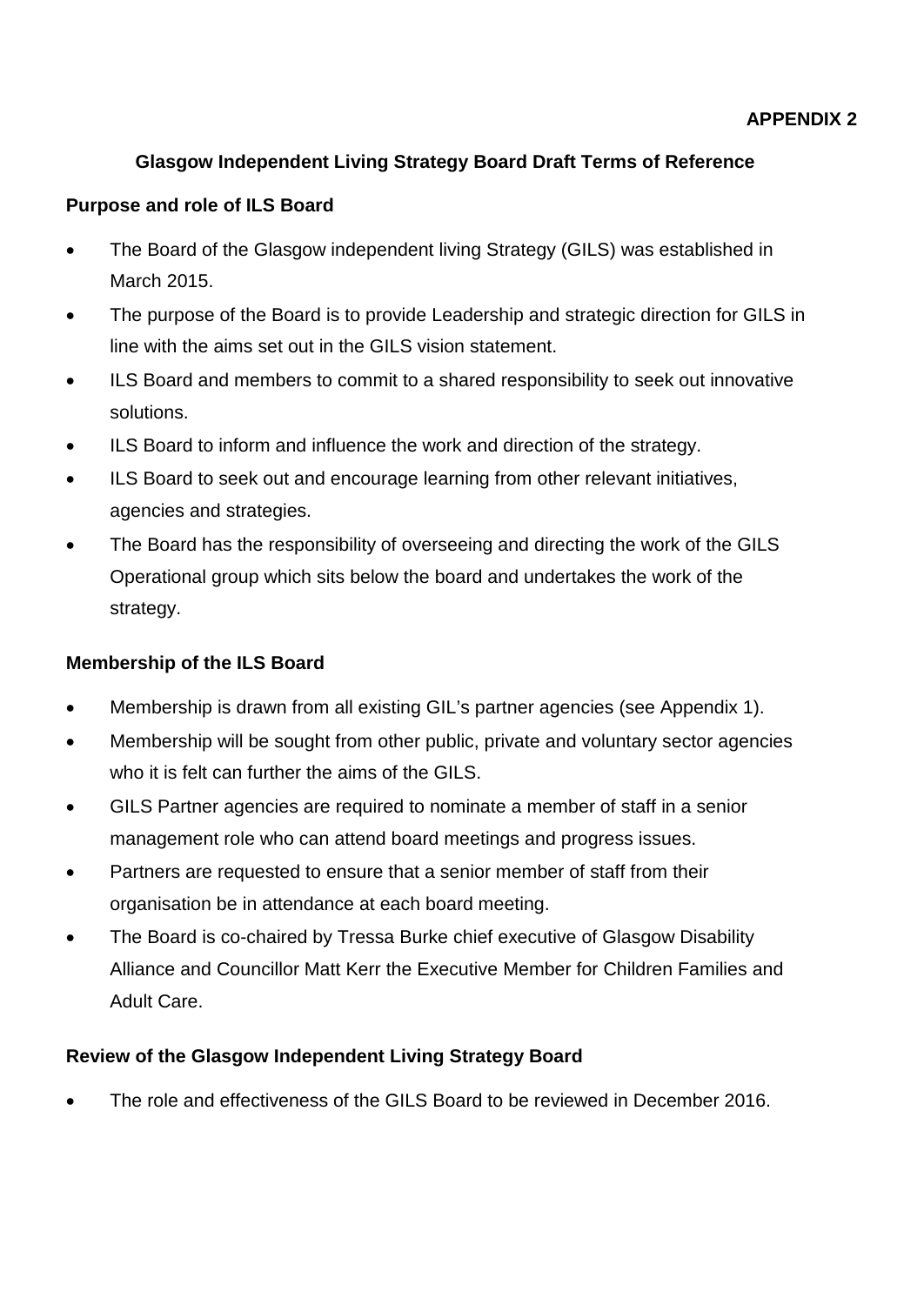## **Method of Working**

- The board to meet four times a year.
- The work of the GILS Board set out in the GILS action plan
- Individual agencies to take responsibility assisted by partners for driving forward specific actions related to the areas they possess skills and knowledge in.
- The board to receive updates at each meeting from the Project Manager and Operational group on progress related to outcomes identified in the GILS action plan.
- Papers to be circulated at least 3 working days in advance of the meeting.
- Meetings to include alternative format such as workshops if deemed appropriate by the chair(s).
- Glasgow City Council Customer and Business services section to provide secretariat for GILS meetings, with support from GILS project Manager.
- Outside bodies to be invited to present at GILS Board meetings if decided by the chair(s) that information conveyed furthers the aims of GILS.

### **Sharing of Information and Resources**

- If deemed necessary the Chair to highlight the sensitive nature of specific information and ask that this is kept confidential.
- Project Manager to co-ordinate the sharing of information to partners related to the action plan and minutes of meetings.

Chris Furse Project Manager Glasgow Independent living Strategy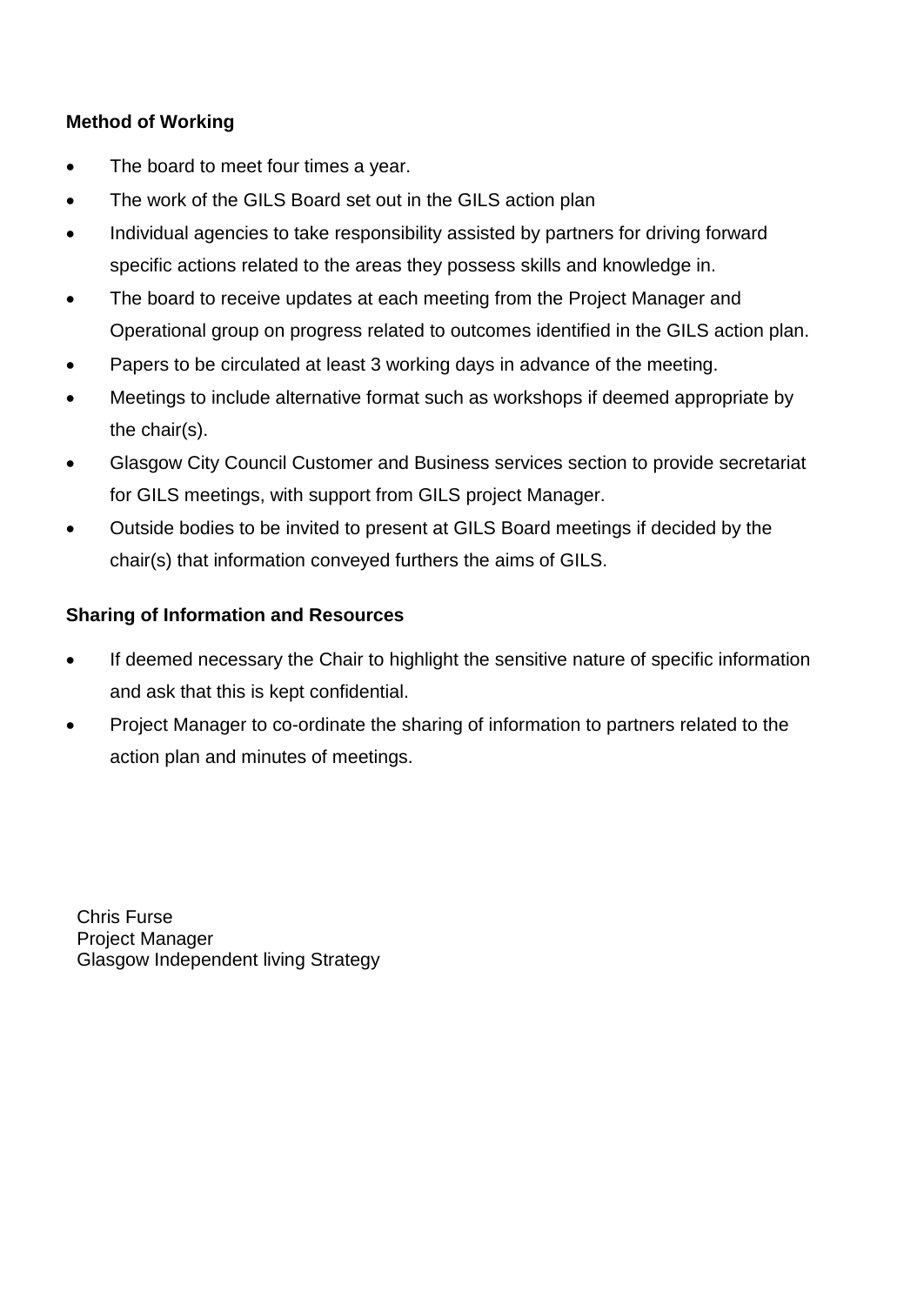#### **ANNEX**

## **Glasgow independent Living Strategy Board list of partners**

Glasgow Centre for Inclusive Living Glasgow Disability Alliance Scottish Fire Service Jobs and Business Glasgow NHSGG&C The Wheatley Group Department for Work and Pensions Glasgow Colleges Group Glasgow City Council- Social Work Department Glasgow City Council- Education Department Glasgow City Council- Development and Regeneration Services Glasgow Life Glasgow and West of Scotland Forum of Housing Associations Glasgow University Strathclyde Centre for Disability Research